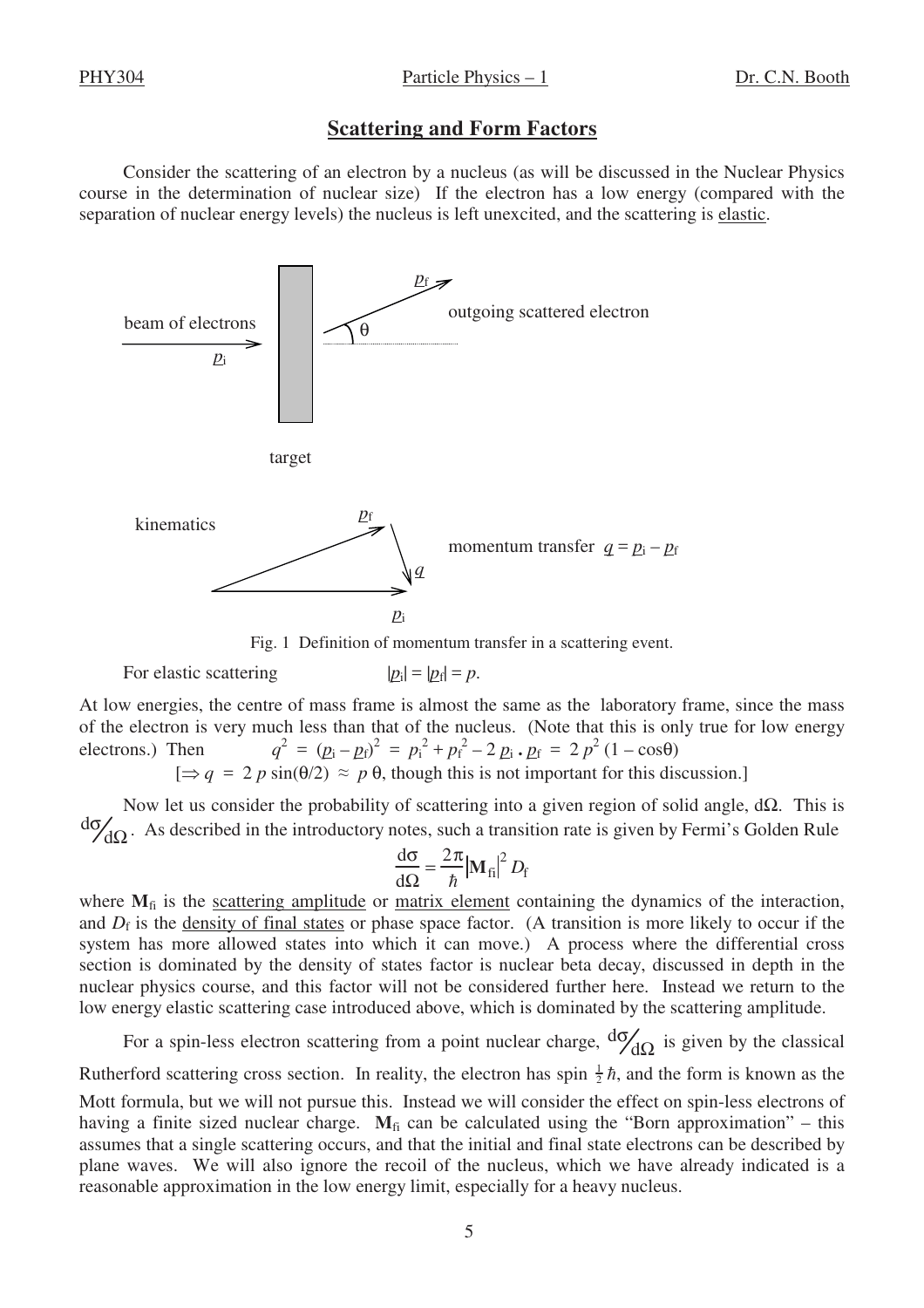The scattering amplitude (or matrix element) is then given by  $M_{fi} = \int \psi_f^* V(r) \psi_i d^3r$ , where space

 $d^3r$  represents a volume element. Using plane wave functions, this can then be written as

$$
\mathbf{M}_{\text{fi}} = \int e^{-i\underline{p}_{\text{f}} \cdot \underline{r}/\hbar} V(\underline{r}) e^{i\underline{p}_{\text{i}} \cdot \underline{r}/\hbar} d^3 \underline{r} = \int e^{i\underline{q} \cdot \underline{r}/\hbar} V(\underline{r}) d^3 \underline{r}
$$
 (A)

If the total nuclear charge is *Z e*, we can express the nuclear charge density as  $Z \, e \, \rho(r')$ , with  $\int \rho(\underline{r}') d^3 \underline{r}' = 1$ . ( $\rho$  is said to be *normalised*.) Then the potential energy of the electron at <u>*r*</u> is

$$
V(\underline{r}) = -\frac{Ze^2}{4\pi\varepsilon_0} \int \frac{\rho(\underline{r}')}{|\underline{r} - \underline{r}'|} d^3 \underline{r}'
$$
 where the integral is over

all the nuclear charge.

So (A) becomes 
$$
\mathbf{M}_{\text{fi}} = -\frac{Ze^2}{4\pi\epsilon_0} \int e^{i\vec{q}\cdot\vec{r}/\hbar} \int \frac{\rho(\vec{r})}{|\vec{r}-\vec{r}'|} d^3\vec{r}' d^3\vec{r}
$$
.

To simplify this, we can write  $\underline{R} = \underline{r} - \underline{r'}$ , and note that for a given  $r'$ ,  $d^3 \underline{R} = d^3 \underline{r}$ . Reorganising then gives us

$$
\mathbf{M}_{\text{fi}} = -\frac{Ze^2}{4\pi\epsilon_0} \int e^{iq \cdot \underline{R}/\hbar} \left[ \int \frac{e^{iq \cdot \underline{r}/\hbar} \rho(\underline{r}')}{|\underline{R}|} d^3 \underline{r}' \right] d^3 \underline{R}
$$
  
= 
$$
-\frac{Ze^2}{4\pi\epsilon_0} \int \frac{e^{iq \cdot \underline{R}/\hbar}}{|\underline{R}|} d^3 \underline{R} \underbrace{\int e^{iq \cdot \underline{r}/\hbar} \rho(\underline{r}') d^3 \underline{r}'}_{\underline{R}}.
$$



Fig. 2 Definition of  $r, r'$  and  $R$ .

We can now consider some special cases:

i) For a point-like nucleus, the charge is a  $\delta$ -function at  $r' = 0$ , and the term indicated  $\overline{r}$  $\int e^{i q \cdot \vec{r}/\hbar} \rho(\vec{r}) d^3 \vec{r}' = 1$ . We now have Rutherford scattering.

 For a non-point nucleus, the modification due to the finite size of the nucleus is known as the form factor,  $F(q) = \int e^{iq \cdot r'/\hbar} \rho(r') d^3r'$ . It can be seen that this is just the 3-D Fourier transform of the charge distribution.

NOTE: This Fourier relationship between scattered amplitude and spatial distribution of the scatterer is general, e.g. optical diffraction, X-ray scattering, etc.

ii) Spherically symmetric charge distribution  $\rho(r') = \rho(r')$ . We can choose spherical co-ordinates as shown in figure 3, with the *z*-axis parallel to *q*. Then the volume element  $d^3 \underline{r'} = r'^2 dr' d(\cos\theta) d\phi$ .

In the spin-less case, we must have symmetry in  $\phi$ , so integrating we obtain

$$
F(\underline{q}) = \int_{r'-1}^{1} \int_{0}^{2\pi} \rho(r') e^{iqr' \cos\theta/\hbar} r'^2 d\phi d\cos\theta dr'
$$
  
\n
$$
= \int_{r'-1}^{1} \int_{0}^{1} \rho(r') e^{iqr' \cos\theta/\hbar} 2\pi r'^2 d\cos\theta dr'
$$
  
\n
$$
= \int_{r'}^{1} \left[ \frac{\hbar}{iqr'} e^{iqr' \cos\theta/\hbar} \right]_{-1}^{1} \rho(r') 2\pi r'^2 dr'
$$
  
\n
$$
= \int_{r'} 4\pi \rho(r') \frac{\sin(qr'/\hbar)}{qr'/\hbar} r'^2 dr'
$$



Fig. 3 Choice of coordinates.